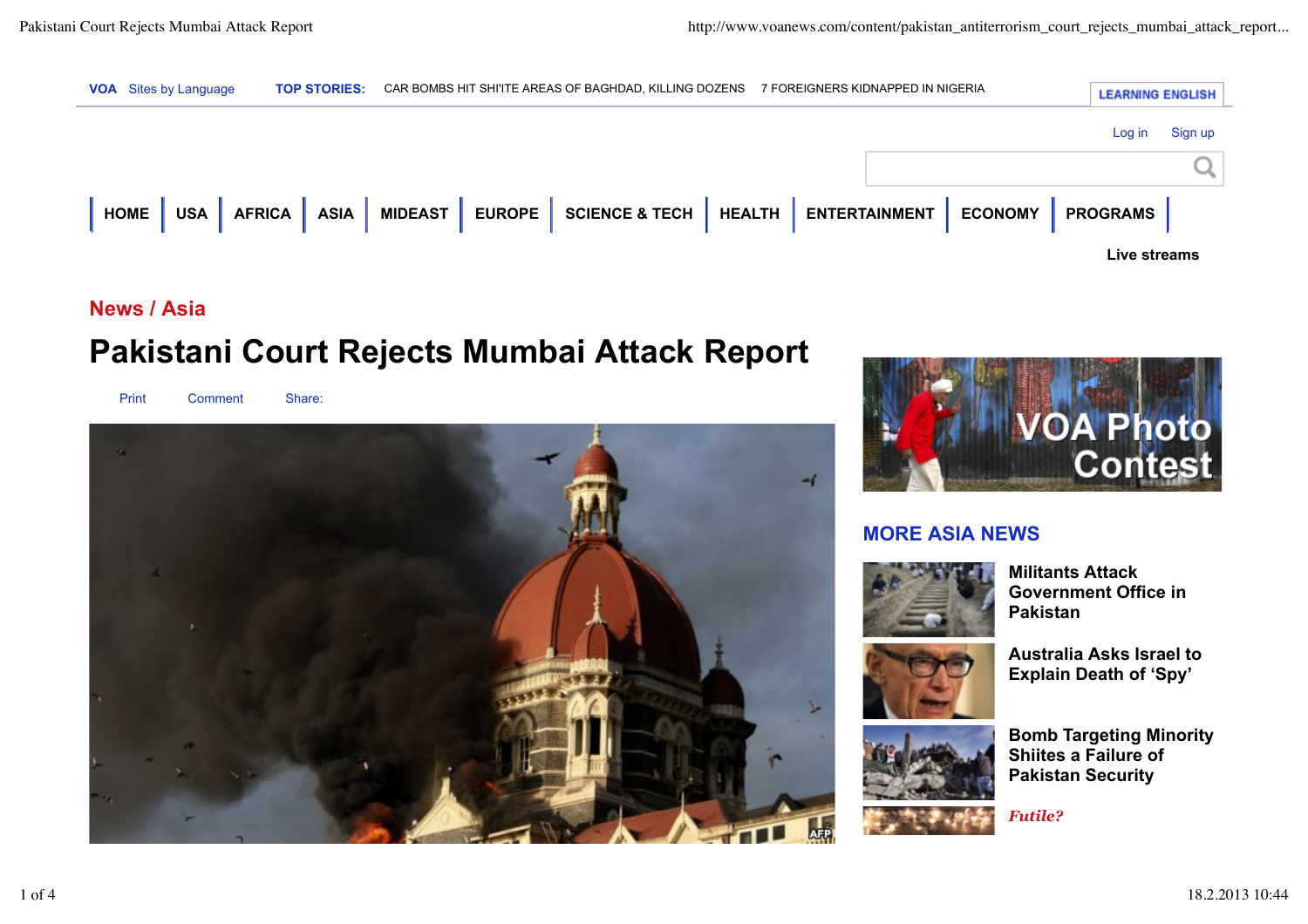Flames gush from Taj Mahal Palace hotel during a terror attack that claimed 166 in Mumbai, Nov. 27, 2008.

**Tweet**  $53$ Recommend  $\vert \phi 0 \vert$  Send 0 Pinit

# **RELATED ARTICLES**

India, Pakistan Hold Talks on Mumbai Attacks

Mumbai Attack Suspect Confirms State Support, India Says

Mumbai Attack Suspect Arrested in India

India, Pakistan Discuss Terrorism in Rare Top-Level Meeting

**VOA News** July 17, 2012 TEXT SIZE

**SAMP** 

A Pakistani court has rejected the findings of a commission that traveled to India to investigate the 2008 terrorist attacks in the Indian city of Mumbai.

India had allowed an eight-member group made up of Pakistani prosecutors and defense attorneys to visit and gather information related to the cases of seven Pakistanis currently on trial for involvement in the attacks.

On Tuesday, a Pakistani anti-terrorism court said the commission's report could not be used as evidence against the suspects because commission members were not allowed to cross-examine Indian officials. The panel took statements from two Indian doctors, a police official and a judge.

Lawyers for the Pakistani suspects had filed a court petition, saying the commission's report has no legal value.

In New Delhi, India's Home Secretary Raj Kumar Singh told reporters that India would ask for a copy of the Pakistani court's judgement. "And then we will discuss with Pakistan as (to) what are the next steps," he said. "We believe the material which is there is admissible as evidence because statements were taken by a magistrate."



**Tibetan Exiles Ponder 100 Immolations**

**65 Killed in Pakistan Bombing**



**Karzai to Ban Afghan Forces from Requesting Airstrikes**

**Kashmir Lifts Curfew**





*Triumphant Tour* **Afghan Youth Orchestra Wows US**



**US Troop Reduction to Test Afghans**

**Trafficked Thai Workers' Dreams Become Nightmares**

More Articles

## **BLOGS**

#### *Science World*

Earth Gets a Hit, Braces for a Miss **2 days ago**

NASA Launches Powerful Earth-Observing Satellite **6 days ago**

Science Images of the Week **9 days ago**